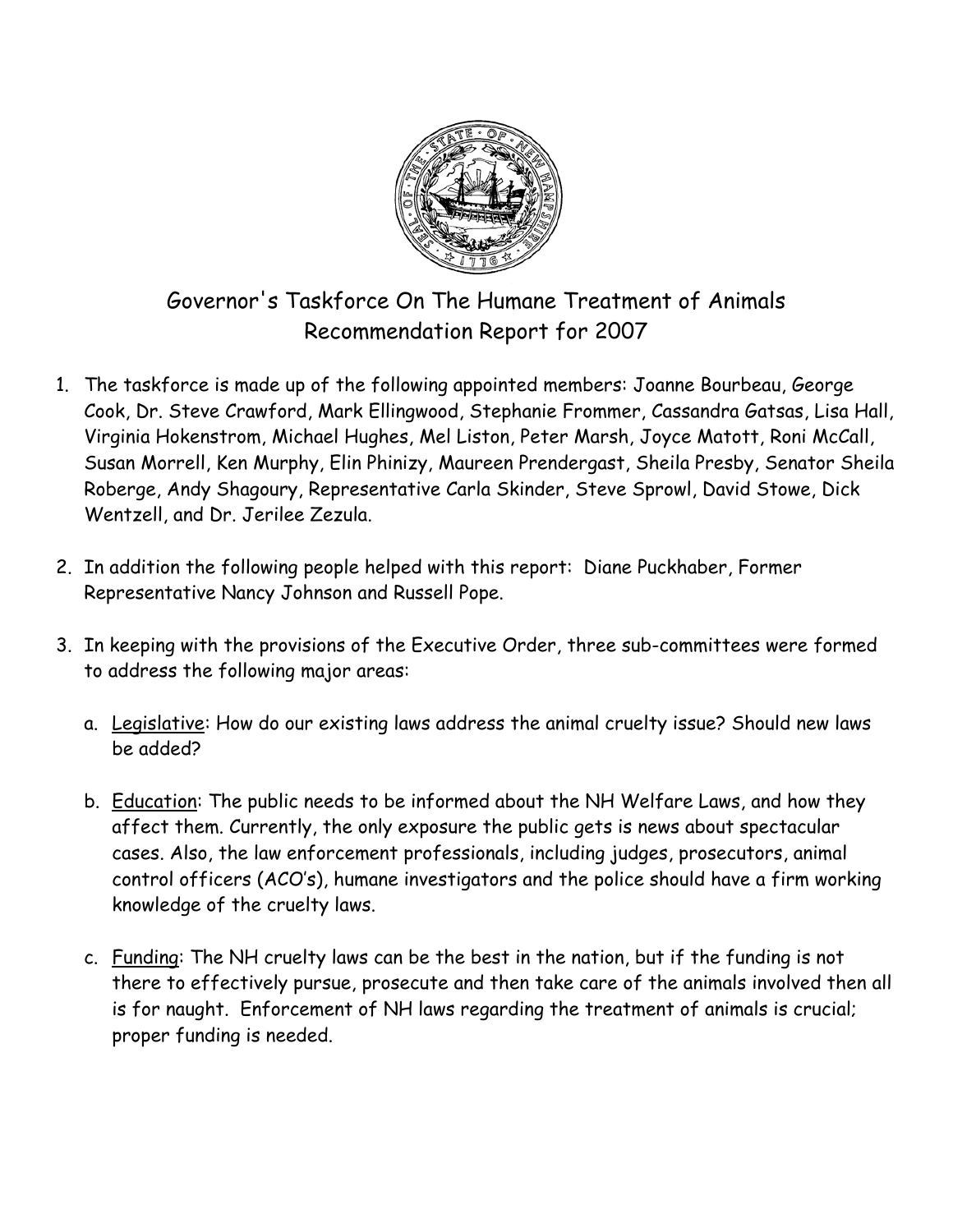- 4. The Legislative Sub-Committee recognized the need for:
	- a. Proper enforcement of the existing laws
	- b. More cruelty investigators in NH that are authorized to make arrests. Currently only three full-time investigators in the entire state.
	- c. More standardized training for police, ACO's, prosecutors and even judges as to what the current laws are and what methods are available to enforce and prosecute them.
	- d. Proper funding which is needed to tackle large scale cases. Massive costs arise from the care and feeding of the animals as well as the prosecutorial costs and the related police and ACO work. It is true that small communities would reluctantly ignore potential large scale cases simply because they know the town can't afford to take action.
- 5. The Legislative Sub-Committee conducted a survey among the Task Force to determine what legislative areas needed improvement. The results showed the strongest support (but not necessarily unanimous) in the following areas:
	- a. Animal hoarding is not adequately addressed properly in NH and requires additional research. According to research it is a psychological disease that results in tremendous suffering for both the animals and the offenders living in unsanitary conditions. It is possible that the state could mandate psychological treatment.
	- b. A conclusion of our subcommittee studies show that hoarders who are allowed to keep a few animals are actually more successful at stopping their behavior.
	- c. Delinquency proceedings for minors. Currently NH does not allow cases against minors for felony animal cruelty to be transferred to Superior Court. The link between animal cruelty and human violence is well-known and well-researched, and some studies have shown that a disturbing majority of intentional cruelty cases are committed by youths. In truly egregious cases such as these, this action may be necessary for the early intervention and treatment for the offender.
	- d. A mandatory holding period for stray cats at animal shelters should be established. Many shelters do hold cats for a good while, but minimum holding periods are not mandated unless the cat is wearing some form of identification.
	- e. Cross reporting between social service agencies and animal welfare/animal control organizations: we recommend that social services agencies be encouraged to report suspicions of animal cruelty, and conversely that animal control authorities and humane investigators report suspicions of domestic violence.

The Task Force heard testimony from the public policy director of the NH Coalition Against Domestic and Sexual Violence that social service agents are currently not mandated reporters for domestic violence when it involves adults -- only when child abuse is suspected or it involves an elder who has been deemed incompetent. By working in concert with each other, we can better address the needs of both human and animal victims of abuse.